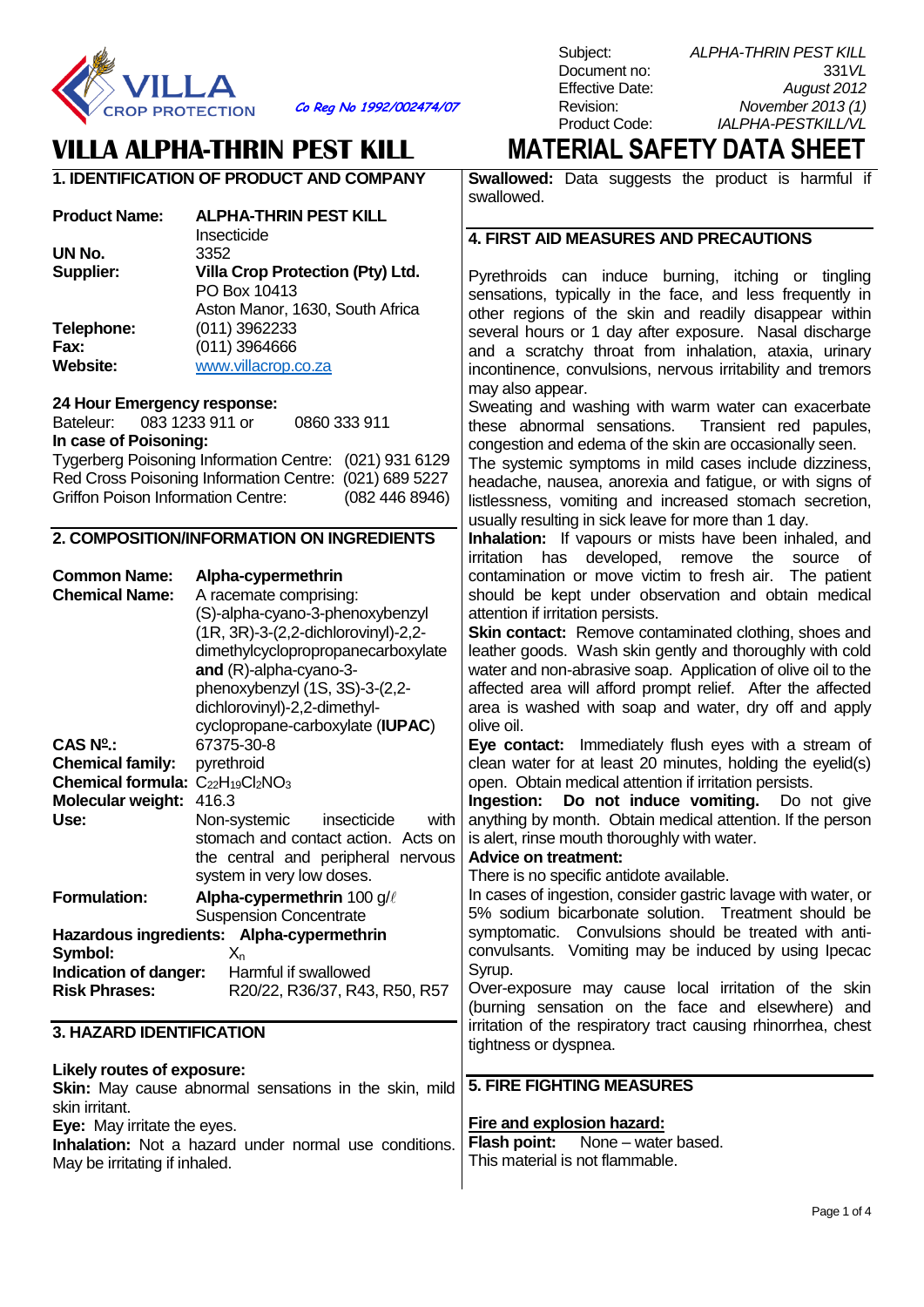

**Co Reg No 1992/002474/07** Revision: *November 2013 (1)*

should be placed in closable receptacles with clear label.

| Hazardous products of combustion:                                                                  | In situations where product comes in                                         |  |
|----------------------------------------------------------------------------------------------------|------------------------------------------------------------------------------|--|
| Fire may produce irritating or poisonous vapours (toxic                                            | contain contaminated water for later dis                                     |  |
| fumes of hydrogen cyanide, chlorine, and oxides of                                                 | spilled material into drains. Keep specta                                    |  |
| nitrogen and carbon), mists or other products of                                                   |                                                                              |  |
| combustion.                                                                                        | 7. HANDLING AND STORAGE REQUI                                                |  |
| <b>Extinguishing agents:</b>                                                                       |                                                                              |  |
| Extinguish fires with carbon dioxide, dry powder, or                                               | Handling: Handle with care. Harmful                                          |  |
| alcohol-resistant foam. Water spray can be used for                                                | and if swallowed. Avoid contact with $\epsilon$                              |  |
| cooling of unaffected stock, but avoid water coming in                                             | inhalation of spray and vapour.<br>- U                                       |  |
| contact with the product. Use as little water as possible.                                         | ventilation. Wash hands before eating                                        |  |
| Use spray or fog. Solid stream may cause spreading.                                                | gum, smoking, or using the toilet.                                           |  |
| Contain water used for fire fighting for later disposal. Avoid                                     | change and wash clothing daily.                                              |  |
| the accumulation of polluted run-off from the site.                                                | immediately if the insecticide gets inside                                   |  |
| Firefighting: Remove spectators from surrounding area.                                             | thoroughly using a non-abrasive soap                                         |  |
| Isolate the fire area and evacuate downwind. Use a                                                 | clothing.                                                                    |  |
| recommended extinguishing agent for the type of                                                    | Do not apply directly to areas where                                         |  |
| surrounding fire.                                                                                  | present, or to intertidal areas below the                                    |  |
| Fight fire from maximum distance and use unmanned                                                  | mark. Water used to clean equipment                                          |  |
| hose holder or monitor nozzles. Contain fire control                                               | of correctly to avoid contamination.                                         |  |
| agents for later disposal. Avoid inhaling hazardous                                                | Storage: Store in its original contain                                       |  |
| vapours and fumes from burning materials. Keep upwind.                                             | cool and well-ventilated area. Keep                                          |  |
| Remove container from fire area if possible and without                                            | other pesticide, fertilizers and seeds dui                                   |  |
| risk. Water can be used to cool unaffected containers but<br>must be contained for later disposal. | away form incompatible substance                                             |  |
| Dyke fire control water for later disposal. Do not scatter                                         | incompatible with strong acids, oxidizer                                     |  |
| the material. Avoid pollution of waterways.                                                        | to be stored next to foodstuffs and wat                                      |  |
| Do not use high volume water jet, due to contamination                                             | out of reach of unauthorized perso                                           |  |
| risk. Contain water used for fire fighting for later disposal.                                     | animals. Local regulations should be co                                      |  |
| Avoid the accumulation of polluted run-off from the site.                                          |                                                                              |  |
| Personal protective equipment: Fire may produce                                                    | 8. EXPOSURE CONTROL / PERSONA                                                |  |
| irritating or poisonous vapours (toxic fumes of hydrogen                                           |                                                                              |  |
| cyanide, chlorine, and oxides of nitrogen and carbon),                                             | It is essential to provide adequate                                          |  |
| mists or other products of combustion. Fire fighters and                                           | measures appropriate for a particular w                                      |  |
| others that may be exposed should wear full protective                                             | how this material is used and on the e                                       |  |
| clothing and self-contained breathing apparatus.                                                   | Ensure that control systems are prop                                         |  |
|                                                                                                    | Comply<br>maintained.<br>with<br>OCCL                                        |  |
| 6. ACCIDENTAL RELEASE MEASURES (SPILLAGE)                                                          | environmental, fire, and other applicable                                    |  |
|                                                                                                    | PERSONAL PROTECTIVE EQUIPMEI                                                 |  |
| <b>Personal precautions:</b> Avoid contact with skin and eyes.                                     | If engineering controls and work practic                                     |  |
| Do not breathe in spray or fumes. For personal protection                                          | in controlling exposure to this material,                                    |  |
| see Section 8.                                                                                     | personal<br>protective<br>equipment<br>ino in                                |  |
| <b>Environmental precautions:</b> Do not allow entering                                            | respiratory protection.                                                      |  |
| Spillage or uncontrolled<br>drains or watercourses.                                                | Respirator: An approved respirator su                                        |  |
| discharges into water courses (or public waters) to be                                             | from mists of pesticides is adequa                                           |  |
| reported immediately to the Police and to the Department                                           | respirator use specified by the approve                                      |  |
| of Water/Environmental Affairs.                                                                    | manufacturer must be observed.                                               |  |
| <b>Occupational spill:</b> For small liquid spills, soak up with                                   | Clothing:<br>Employee must wear app                                          |  |
| lime, damp earth or sand, or other non-combustible                                                 | (impervious) clothing and equipment to                                       |  |
| absorbent material and place into containers for later                                             | or prolonged skin contact with this subst                                    |  |
| disposal. For large liquid spills, contain the liquid for later                                    | Gloves:<br>Employee must wear app                                            |  |
| disposal.                                                                                          | protective gloves to prevent contact with<br>Eye protection:<br>The use of s |  |
| Place the material into a clean, dry container and cover for                                       | recommended.                                                                 |  |
| subsequent disposal. All contaminated cleaning materials                                           | <b>Emergency evewash:</b> Where there is                                     |  |

Subject: *ALPHA-THRIN PEST KILL* Document no: *331VL* Effective Date: *August 2012* Product Code: *ALPHA-PESTKILL/VL*

**VILLA ALPHA-THRIN PEST KILL MATERIAL SAFETY DATA SHEET**

contact with water, posal. Do not flush ators away.

### **IREMENTS**

in contact with skin eves and skin, and ise with adequate , drinking, chewing Operators should Remove clothing e. Then wash skin and put on clean

e surface water is e mean high water must be disposed

**Starage:** *in isolated, dry,* from contact with ring storage. Store es. Product is incompatible and copper. Not ter supplies. Keep ons, children and omplied with.

### **AL PROTECTION**

ventilation. The vork site depend on extent of exposure. erly designed and upational safety, e regulations.

### **PERSONAL PROTECTIVE EQUIPMENT:**

es are not effective then wear suitable cluding approved

**Ritable for protection** ate. Limitations of ed agency and the

**Propriate** protective o prevent repeated tance.

propriate synthetic า this substance.

safety goggles is

*Emergency eyewash***:** Where there is any possibility that an employee's eyes may be exposed to this substance;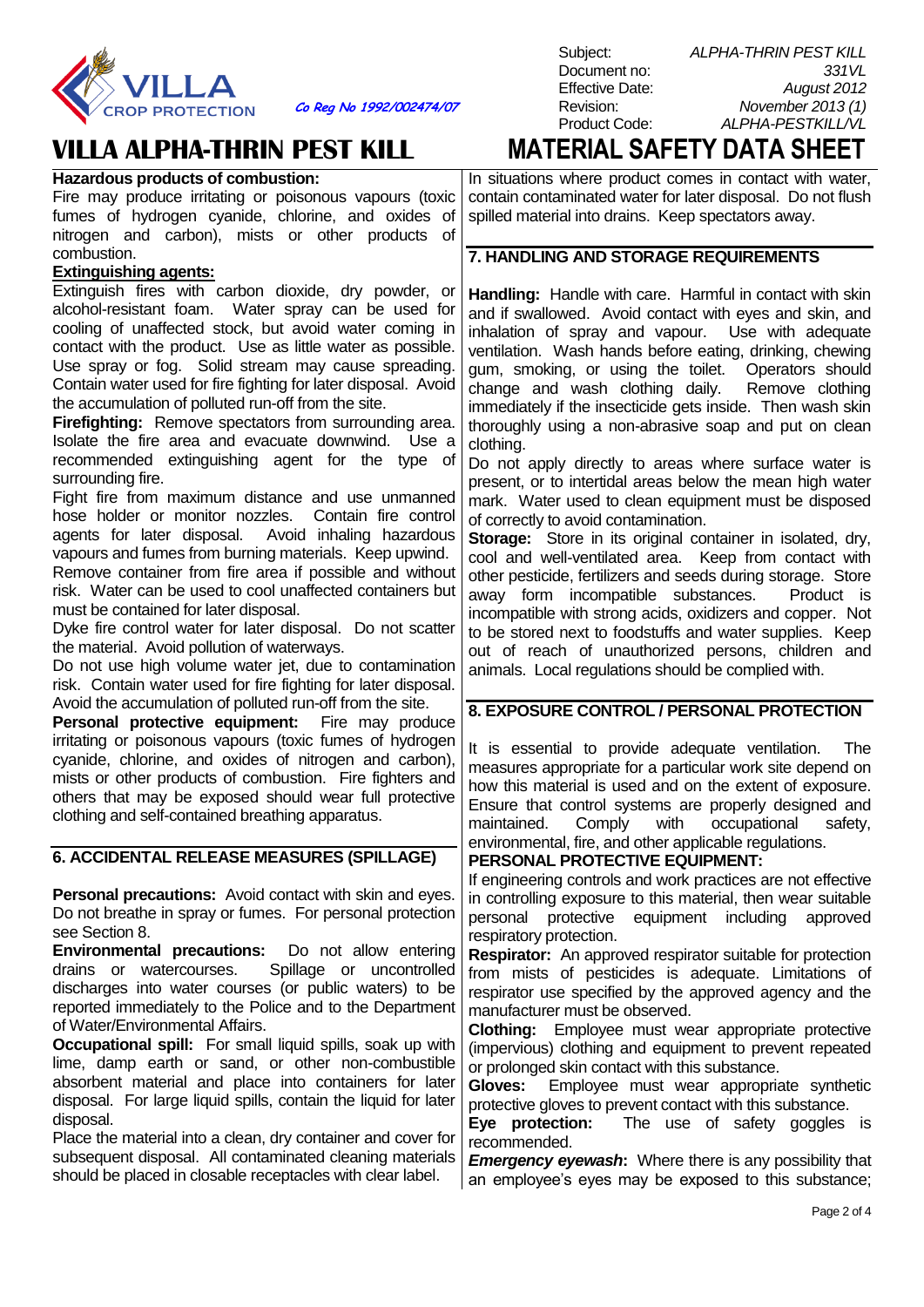

**Co Reg No 1992/002474/07** Revision:<br>Product Code:

# **VILLA ALPHA-THRIN PEST KILL MATERIAL SAFETY DATA SHEET**

| the employer should provide an eye wash fountain or<br>appropriate alternative within the immediate work area for | Fish:                                                                                                                 | quail:                                     | > 5000 mg/kg diet                   |
|-------------------------------------------------------------------------------------------------------------------|-----------------------------------------------------------------------------------------------------------------------|--------------------------------------------|-------------------------------------|
| emergency use.                                                                                                    | $LC_{50}$ (96 hours):                                                                                                 | carp:                                      | 0.028 mg/ $\ell$                    |
|                                                                                                                   |                                                                                                                       | grass carp:                                | 0.035 mg/ $\ell$                    |
| 9. PHYSICAL AND CHEMICAL PROPERTIES                                                                               |                                                                                                                       | catfish:                                   | 0.015 mg/ $\ell$                    |
|                                                                                                                   | Daphnia:                                                                                                              |                                            |                                     |
| <b>Appearance:</b> White homogeneous flowable<br>liquid                                                           | $LC_{50}$ (96 hours):                                                                                                 | Daphnia magna:                             | 0.00026 mg/ $\ell$                  |
| suspension with weak aromatic odour.                                                                              | Bees:                                                                                                                 |                                            |                                     |
| Flammability: Not flammable                                                                                       | $LD_{50}$ (oral, 48 hours):                                                                                           |                                            | 0.0018 mg/bee                       |
| <b>Oxidizing properties: None.</b>                                                                                | $LD_{50}$ (contact, 24 hours):                                                                                        |                                            | 0.059 g/bee or 0.085 l/ha           |
| Flash point: None.                                                                                                | Earthworm:                                                                                                            |                                            |                                     |
| Solubility: Forms a suspension with water.                                                                        | $LC_{50}$ :                                                                                                           |                                            | 57,4 mg/kg soil                     |
| pH: 6.3 (1% m/v solution).                                                                                        | $LD50$ :                                                                                                              |                                            | $> 100$ mg/kg                       |
| <b>Density:</b> 1,031 g/m $\ell$ @ 20°C                                                                           |                                                                                                                       |                                            |                                     |
| Materials to Avoid: Plain mild steel, tinplate or other                                                           | <b>13. DISPOSAL CONSIDERATION</b>                                                                                     |                                            |                                     |
| metal packaging.                                                                                                  |                                                                                                                       |                                            |                                     |
|                                                                                                                   | <b>Pesticide disposal:</b> Open dumping or burning of this                                                            |                                            |                                     |
| <b>10. STABILITY AND REACTIVITY</b>                                                                               | pesticide is prohibited. Waste resulting from the use of this                                                         |                                            |                                     |
|                                                                                                                   | product cannot be reused or reprocessed. Never pour                                                                   |                                            |                                     |
| Stability: Chemically and thermally stable.<br>Can be                                                             | untreated waste or surplus products into public sewers or                                                             |                                            |                                     |
| decomposed in strong alkaline solution.                                                                           | where there is any danger of run-off or seepage into water                                                            |                                            |                                     |
|                                                                                                                   | systems. Do not contaminate rivers, dams or any other                                                                 |                                            |                                     |
| 11. TOXICOLOGICAL INFORMATION                                                                                     | water sources with the product or used containers.                                                                    |                                            |                                     |
|                                                                                                                   | Comply with local legislation applying to waste disposal.                                                             |                                            |                                     |
| <b>Acute oral LD</b> <sub>50:</sub> $>$ 4989 mg/kg in rats                                                        | Container disposal: Emptied containers retain vapour                                                                  |                                            |                                     |
| <b>Acute dermal LD</b> <sub>50:</sub> $> 19000$ mg/kg in rats<br>Acute skin irritation:<br>Mild irritant,         | and product residues. Observe all labelled safeguards                                                                 |                                            |                                     |
| may cause<br>sensations.                                                                                          | until container is destroyed.                                                                                         |                                            |                                     |
| Acute eye irritation: Moderate irritant.                                                                          | TRIPLE RINSE empty containers in the following manner:                                                                |                                            |                                     |
| <b>Dermal sensitisation: Sensitizer.</b>                                                                          | Invert the empty container over the spray or mixing tank<br>and allow draining for at least 30 seconds after the flow |                                            |                                     |
| Chromosomal aberration: Studies indicate that Alpha-                                                              | has slowed down to a drip. Thereafter rinse the container                                                             |                                            |                                     |
| cypermethrin does not induce chromosomal aberration in                                                            | three times with a volume of water equal to a minimum of                                                              |                                            |                                     |
| mice at 40 mg/kg b.w.                                                                                             | 10 % of that of the container. Add the rinsing to the                                                                 |                                            |                                     |
| Mutagenicity: Studies indicate that Alpha-cypermethrin                                                            | contents of the spray tank before destroying the container                                                            |                                            |                                     |
| is non-mutagenic.                                                                                                 | in the prescribed manner.                                                                                             |                                            |                                     |
|                                                                                                                   | Do not re-use the empty container for any other purpose                                                               |                                            |                                     |
| <b>12. ECOLOGICAL INFORMATION</b>                                                                                 | but destroy it by perforation and flattening and bury in an                                                           |                                            |                                     |
|                                                                                                                   | approved dumpsite. Prevent contamination of food,                                                                     |                                            |                                     |
| <b>Degradability:</b> Not readily bio-degradable, but can be                                                      | feedstuffs, drinking water and eating utensils.                                                                       |                                            |                                     |
| decomposed chemically.                                                                                            | Comply with local legislation applying to waste disposal.                                                             |                                            |                                     |
| Alpha-cypermethrin is rapidly degraded in soil. It is                                                             |                                                                                                                       |                                            |                                     |
| rapidly hydrolysed under basic conditions ( $pH = 9$ ), but                                                       | <b>14. TRANSPORT INFORMATION</b>                                                                                      |                                            |                                     |
| under acidic and neutral conditions, hydrolysis half-life can                                                     |                                                                                                                       |                                            |                                     |
| be 20 to 29 days. It has a high affinity for organic matter,                                                      | <b>UN NUMBER:</b>                                                                                                     | 3352                                       |                                     |
| yet, because of the ease with which the material                                                                  | <b>Road Transport ADR/RID:</b>                                                                                        |                                            |                                     |
| undergoes degradation, it has a very low potential for                                                            | Class:                                                                                                                | 9                                          |                                     |
| bioaccumulation. It is not mobile in soil.                                                                        | Packaging group:                                                                                                      | Ш                                          |                                     |
| <b>ECOTOXICOLOGY:</b><br>Very toxic to fish and aquatic                                                           | Shipping name:                                                                                                        |                                            | Pyrethroid Pesticide, Liquid, Toxic |
| invertebrates and toxic to bees in laboratory tests. But not<br>harmful at normal rate under field conditions.    |                                                                                                                       | (Alpha-cypermethrin $100 \text{ g}/\ell$ ) |                                     |
| <b>Birds:</b>                                                                                                     | <b>Maritime Transport IMDG/IMO:</b>                                                                                   |                                            |                                     |
| Oral LD <sub>50</sub> :<br>8030 mg/kg<br>quail:                                                                   | Class:                                                                                                                | 9                                          |                                     |
| 3515 mg/kg<br>pheasants:                                                                                          | Packing group:                                                                                                        | Ш                                          |                                     |
| $LC_{50}$ (8 day diet):<br>pheasants:<br>$>$ 5000 mg/kg diet                                                      |                                                                                                                       |                                            |                                     |